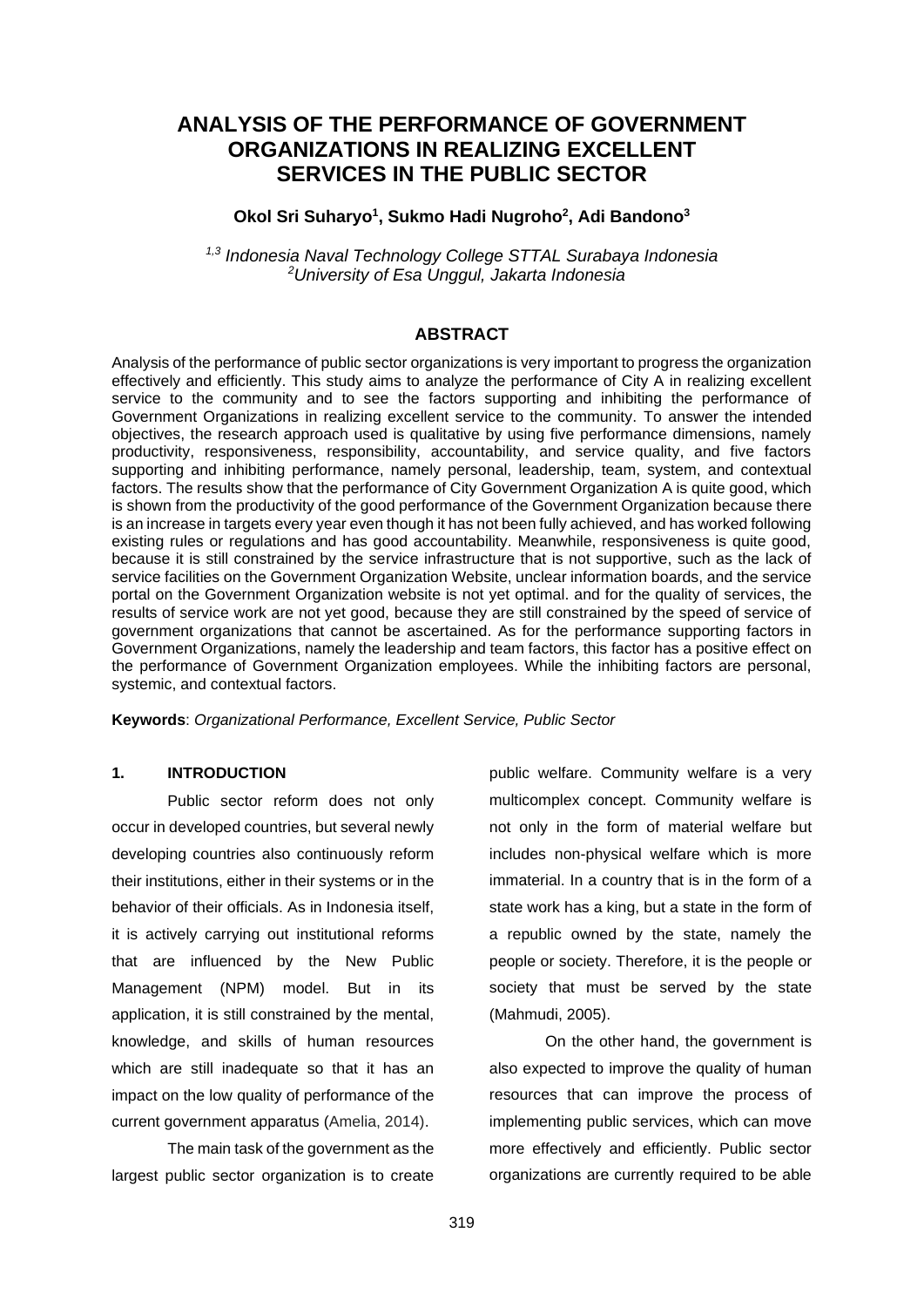to carry out innovations in government institutions and systems, by making innovations that are expected to improve existing public service facilities, which will form good governance that can improve organizational performance so that it can better meet the demands of the needs. public services such as productive, responsive, quality, transparent, accountable, fair services, the availability of service information that is easily accessible to the public and free from corruption, collusion, and nepotism (Angriyani et al, 2019).

The performance of the public sector is still in the public spotlight, especially the performance in the public service sector, which in practice in Indonesian regions is still not good enough, it is shown that there is still the performance of public service employees who are not responsive, accountable, low quality of service, complicated services - complicated, not cheap, less transparent, and the practice of corruption, collusion, and nepotism is still rampant (Dwiyanto, 2013).

Public sector organizational performance is the work achieved by a group of people in a public organization with the powers and responsibilities that the organization has previously determined. So that with the authority and responsibility given to the apparatus of public sector organizations, it is hoped that they will be able to provide the excellent service needed by the community (Ihsanuddin, 2014).

It is hoped that the City Government Organization has excellent and qualified personnel. With this competency, it can help the apparatus in carrying out their assigned duties, especially in providing excellent service to the community following their duties, authorities, and responsibilities in the field of licensing. That way, the performance of the Integrated Licensing Service Agency will be maximized and can provide licensing services under the current demands of the community, and will be able to restore public confidence in the performance of the public sector, especially in the field of licensing which they consider to be convoluted lately (Maharani, 2013).

The City A Integrated Licensing Service Agency has the task and function of providing services in the field of licensing to the community, which plays a very important role in the development of City A. Macro and microbusiness licensing managed at the City A Integrated Licensing Service Agency itself are in the form of the establishment of a hospital, inpatient clinic, pharmacies, licensed health workers except for doctors and others. Furthermore, if more and more investors take care of business permits, both large-scale (macro) businesses and small (micro) business permits in the City A Integrated Licensing Service Agency, they can absorb labor in city A, thus indirectly influencing them. increasing the economic income of the people of City A.

Under Mayor A Decree Number 875.1 / 2 of 2011 concerning Delegation of Authority for Signing Licensing and Non-Licensing to the Head of the City A Integrated Licensing Service Agency, there are 30 (thirty) types of permits and non-licensing managed by the City Integrated Licensing Service Agency types of servants in City Government Organization A, which are so complex of public services that City A's Integrated Licensing Service Agency must provide to the people of City A, so it is hoped that the quality of performance of the Integrated Licensing Service Agency officials can be optimal in providing clarity in services, services fast, good employee responsiveness,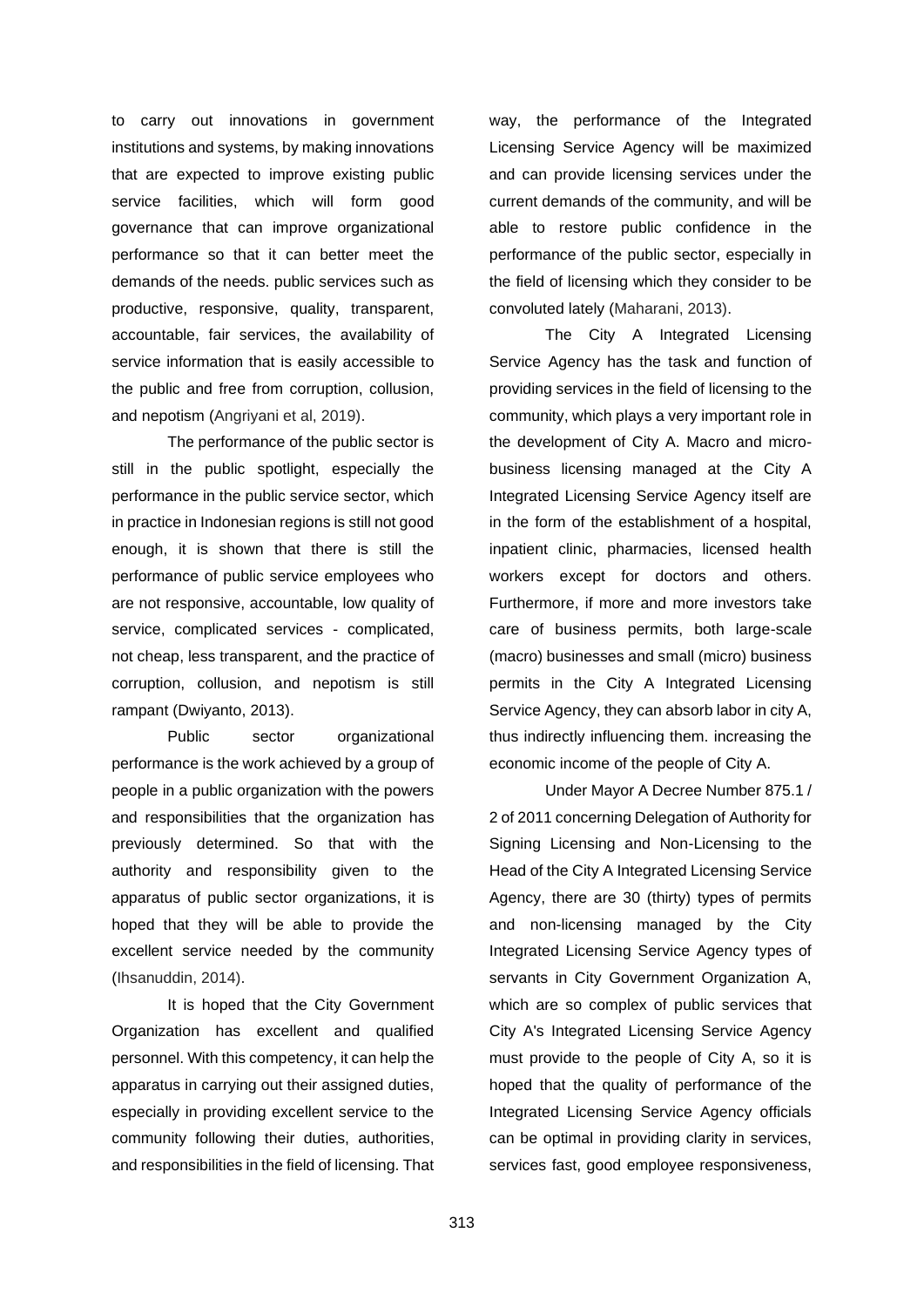punctuality, and availability of information in public services that are easily accessible by all levels of society.

However, the reality in the field is not under existing regulations, because the regional Ombudsman report in 2015 stated that public complaints about the performance of public services in City A itself are still high, compared to public services in other Central Java regions. Furthermore, from the Ombudsman report throughout 2015, most of the reports originated from public services in the City government, especially regarding permits. The second is the police and the third is the National Land Agency (Achmad Zaid, 2020).

Even though with the results of good work performance several targets have not been met and in-service practice at the City A Integrated Licensing Service Agency there are major problems, namely as follows:

a. The procedure for licensing investment is long and expensive, resulting in a high-cost economy;

b. Lack of information on investment

c. Weak business efficiency in encouraging increased production and innovation in the context of promoting investment

d. Low quality of Human Resources (HR) who are professional and have excellent service spirit, as well as limited information technology-based infrastructure;

e. Weak performance in the management of Regional-Owned Enterprises and the development of competitive regional potential (Widayanti, 2014).

Based on the Performance Report of Government Institutions, City government organizations, City A 2019-2020, there are still

several work targets that have not been achieved. Furthermore, according to Widayanti (2014), it is confirmed that the City A government organization has provided quite a good service. Even though in realizing licensing services, there are still services that do not meet what has been determined according to public service standards, namely the problem of service speed and service schedule certainty.

One of the problems that have become an obstacle to the development of investment is the licensing bureaucracy. As it is known, the 2015-2020 government organization's Strategic Plan (investment) is needed to spur economic growth in a region and expand new jobs, which in turn will lead to the absorption of as many workers as possible. The condition of licensing services is still faced with a system that is not yet effective and efficient and is not under the demands and expectations of the community, this can be seen from the many complaints of the community, both directly and indirectly about organizational performance. The instability of policies and laws and regulations in the field of public services, convoluted procedures, inadequate infrastructure, limitedservice coverage, the number of requirements that must be met, and the attitude of less responsive officers creates a bad image of the performance of the Regional Government. : City government organization strategic plan 2015-2020).

Based on the above problems, this research can formulate the following problems: How is the performance of the City A Integrated Licensing Service Agency in realizing excellent service to the community, and what factors are the supporting and inhibiting performance of City Government organizations.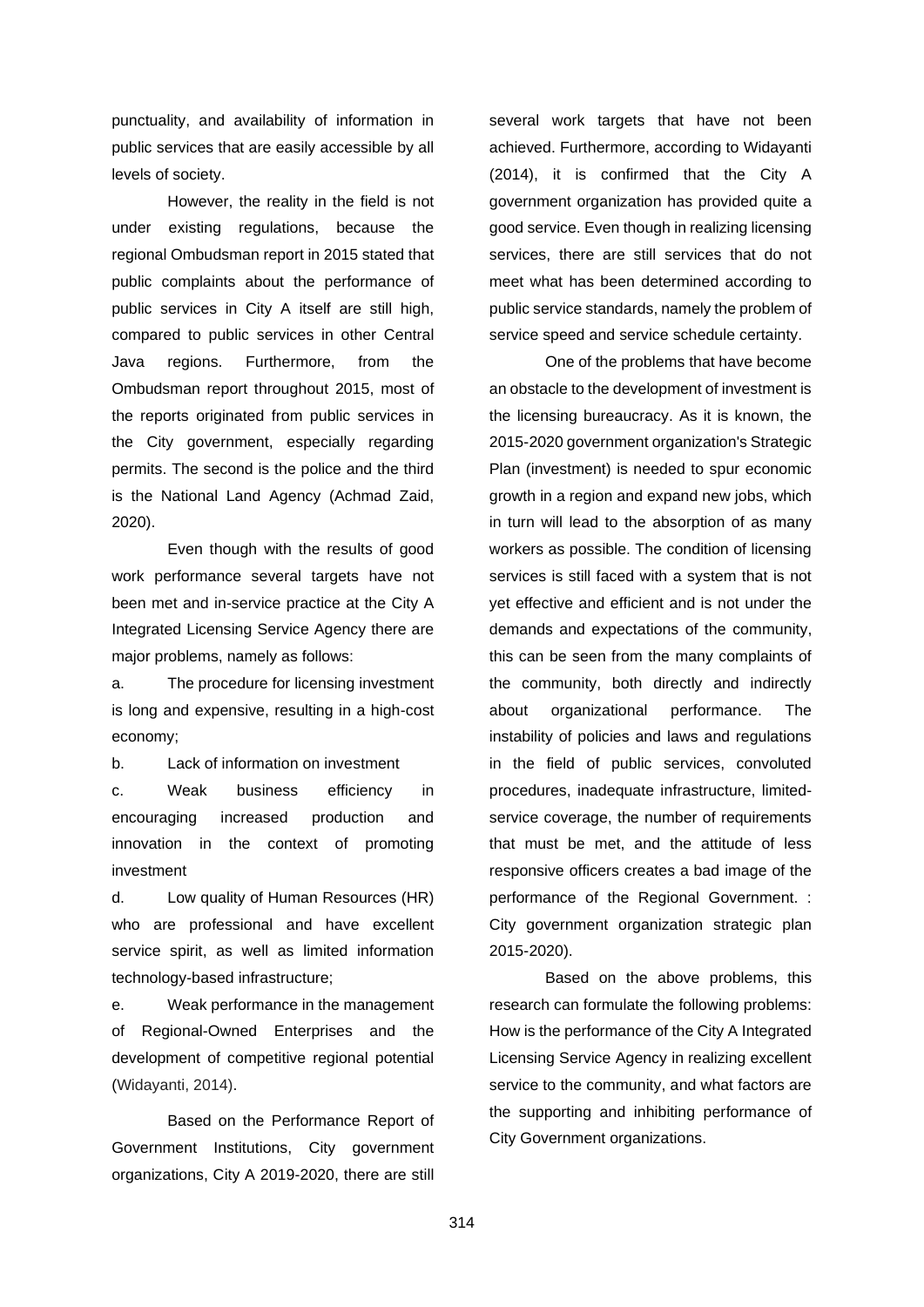The purpose of this study is to analyze the performance of the City A Integrated Licensing Service Agency in realizing excellent service to the community and what factors support and inhibit the performance of City A government organizations.

## **2. MATERIALS AND METHODS**

# **2.1 Organizational Performance of City Government**

#### a. Productivity

The productivity of the City A Integrated Service Agency can be seen from the success of the City A government organization in achieving the goals and objectives that have been previously set. The City A Integrated Licensing Service Agency has carried out what has become its responsibility in achieving its goals and objectives which have shown an increase in performance productivity every year, there are many dimensions of the performance of government organizations that have reached 100% target. In addition, the productivity of the City A Integrated Licensing Service Agency has also been good, which can be seen from the target and results of the realization of the 2020 licensing issuance service (Waheed et al, 2013).

The City A Integrated Licensing Service Agency also always strives to improve its performance which can be seen from the LKJIP of government organizations from year to year there is an increase in performance productivity, so it can be concluded that the productivity of City A's performance is good.

### b. Responsiveness

The responsiveness of the performance of government organizations in providing licensing services is quite fast and responsive and has a polite and friendly attitude, but in the field of information and

communication, services do need to be improved, such as government organization websites which are said to be online but not yet, secondly, the service information board is also It needs to be fixed because, from the results of observations, many licensing applicants do not know the service information boards. And it needs care on the suggestion and complaint trees and the waiting chairs for the service (Wibowo, 2013).

The City A Integrated Licensing Service Agency has tried to increase responsiveness to the community by providing infrastructures such as suggestion and complaint trees, information boards, and websites of government organizations, although the situation is still less than optimal, waiting rooms are not comfortable, and no regulation supports government organizations to further accelerate the completion time of licensing services. Currently, the service completion time is still long for the construction licensing sector, which is 15 working days. So that the conclusion from this responsiveness dimension is quite good because there are still some that need to be improved, to provide excellent service performance to the people in City A (Sinambela, 2012).

#### c. Responsibility

Responsibility in the City A Integrated Licensing Service Agency is well implemented, seen from the performance of government organizations under applicable laws or regulations. The licensing procedure in the City A Integrated Licensing Service Agency is based on Mayor A Regulation Number 1A of 2011 concerning Licensing Procedures and Work Relationships of the Integrated Licensing Service Agency with Regional Offices in the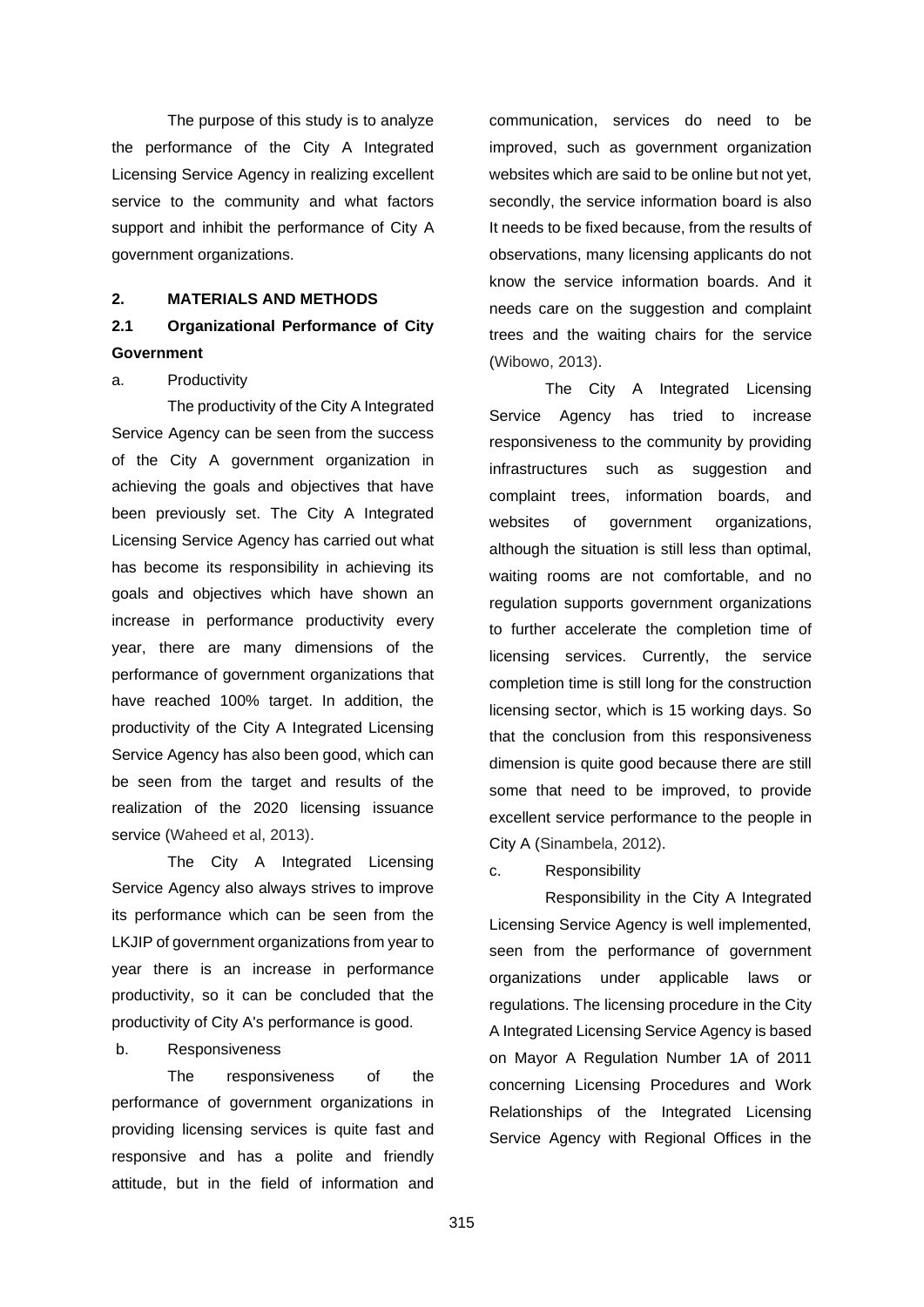City Government Environment (Sedarmayanti, 2013).

Meanwhile, the performance of the Integrated Licensing Service Agency is following the existing administration or SOP. Even though the performance of government organizations in completing licensing services sometimes still exceeds the existing standard operating procedures, because government organizations have to coordinate with SKPDs related to licensing so that it takes a long time and results in not timely completion of services according to the SOP (Syafiie, 2011).

d. Accountability

The City A Integrated Licensing Service Agency already has quite a good responsibility, because LAKIP and LKJIP are available for accountability to the public, for the problem of free service fees other than the development sector paying fees based on Law Number 28 of 2009 concerning Regional Taxes and Regional Levies, but the problem is The time for completion of priority services in City A government organizations, sometimes it cannot be ascertained according to the existing SOP because usually, it can be faster than the SOP and sometimes it also exceeds the time limit for completing services in the SOP. So that the problem of certainty of completion time for licensing services is still the task of government organizations and needs to be corrected immediately so that it can provide excellent service to the community.

e. Quality of service

Service quality of City government organizations A. Service conveniences provided by government organizations, namely the availability of government organization portal websites, SMS gateway applications, although the website still needs improvement and refinement because the license registration form which should have been able to be downloaded via the website, in fact still cannot be downloaded, and the service cannot be online yet, so the licensing applicant still has to take care of all the requirements to come directly to City government organizations A, and the speed is not under the expectations of the community, therefore it can be concluded that the dimensions of service quality have not been implemented properly by City government organizations.

# **2.2 Research Methods**

This research uses a descriptive qualitative approach. The data collection technique is done by using interview, observation, and documentation methods. The research location is located in the city government organization A.

The focus of this research is: analyzing the performance of the Integrated Licensing Service Agency in realizing excellent service to the community and analyzing the factors supporting and inhibiting performance in realizing excellent service. The research phenomenon includes the performance dimensions of Dwiyanto (2006), namely productivity (outcome and output), responsiveness, responsibility, accountability, service quality. And the factors that influence the performance of Mahmudi (2010): personal factors, leadership factors, team factors, system factors, and contextual factors.

The data analysis technique was carried out in three stages. These stages include data collection, data display, data verification, and concluding.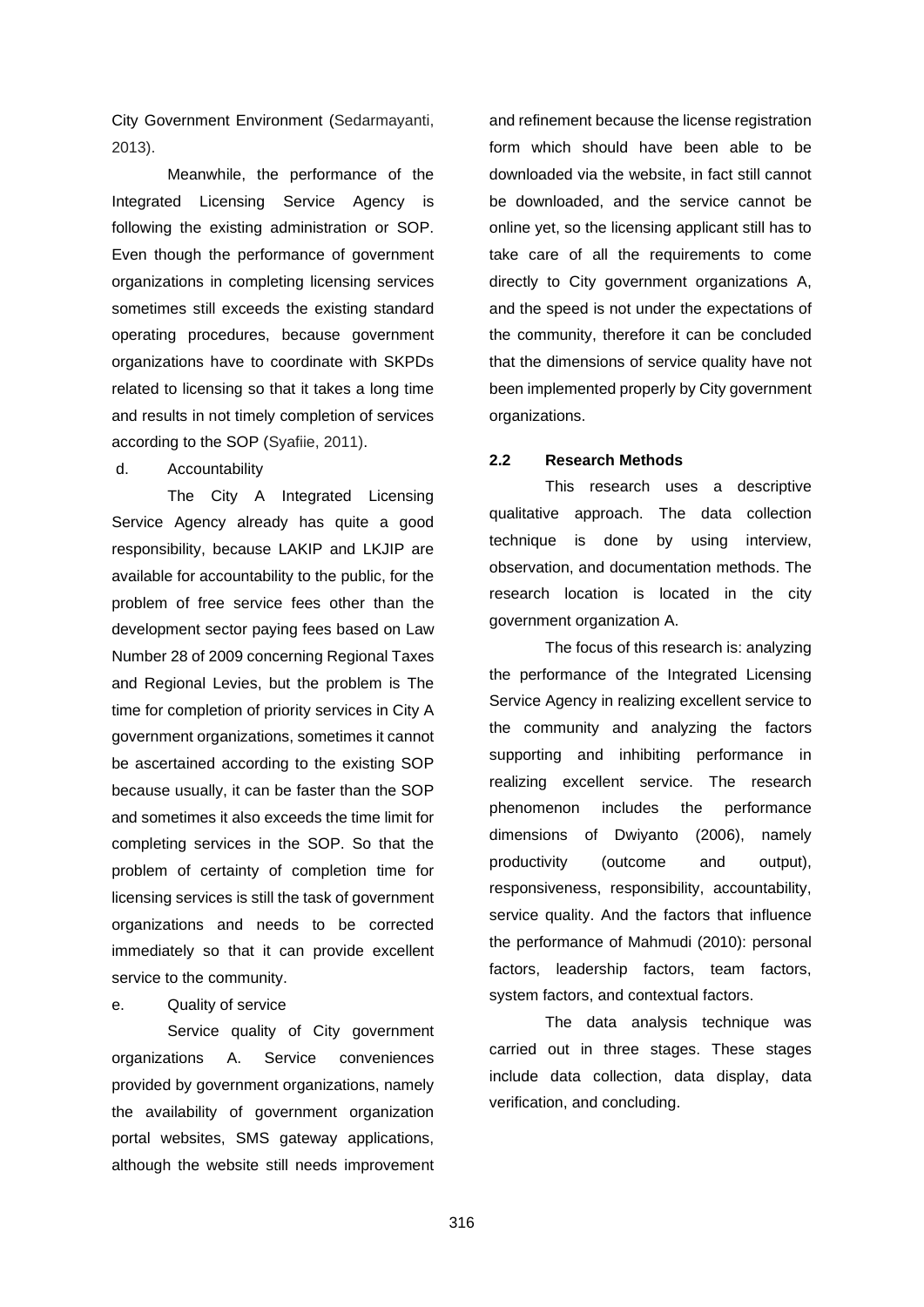# **3. RESULT AND DISCUSSION**

# **3.1 Factors Affecting the Performance of Government Organizations**

### a. Leadership Factors

The leadership factor in the City A Integrated Licensing Service Agency is well implemented. The leadership has provided encouragement, enthusiasm, and direction so that they can work well and provide excellent service to the people of City A, as evidenced by the results of observations and interviews that the leaders of government organizations have been providing motivation, the direction in morning apples, and once a month holding briefings for employees so that the leadership knows the complaints and shortcomings of each employee, that way the leadership can provide encouragement and direction if there is an employee's performance that is not working well.

### b. Personal Factors

The City A Licensing Service Agency has a fairly good personal factor, which is proven to be able to complete work and provide good enough service, even though some employees are less competent and their work is still not good, but usually included in the training and there is directed by the head of the organization A City government, while the motivation of employees in government organizations is good because as State Servants who provide services to the community provide services according to their respective duties.

### c. Team Factor

The government organization team factor is well applied to the performance of the City A government organization, because there has been good cooperation between coworkers, and the level of trust among coworkers is so well-established, so that when coworkers are having difficulty completing their work they help each other and support each other. As evidenced by the results of observations and interviews, when the licensing supervision division surveyed community satisfaction and lack of team members, then there were several personnel in the field of personnel who helped the survey until it was completed.

### d. System Factors

The system factor has been implemented quite well because the work system of government organizations is under Mayor A's regulations, the existing facilities in government organizations currently to support performance are quite good, ideally, it is still lacking but government employees maximize existing facilities to work as well perhaps to provide excellent performance and service to the community. There is another dimension to this factor as an obstacle, namely the location of separate government organization offices, namely the 1st floor for services and the 3rd floor for the secretariat, making it difficult to coordinate with other fields in government organizations.

### e. Contextual Factors

This contextual factor greatly impacts the performance of government organizations, especially when leadership changes, organizational structure, and policies, because with these changes there will also be changes in policies or rules, work positions, and working hours will be interrelated. So that it will hinder the work of employees of City A government organizations which have an impact on performance and excellent service. When leadership changes, the way to lead, organize and direct will change so that it will affect the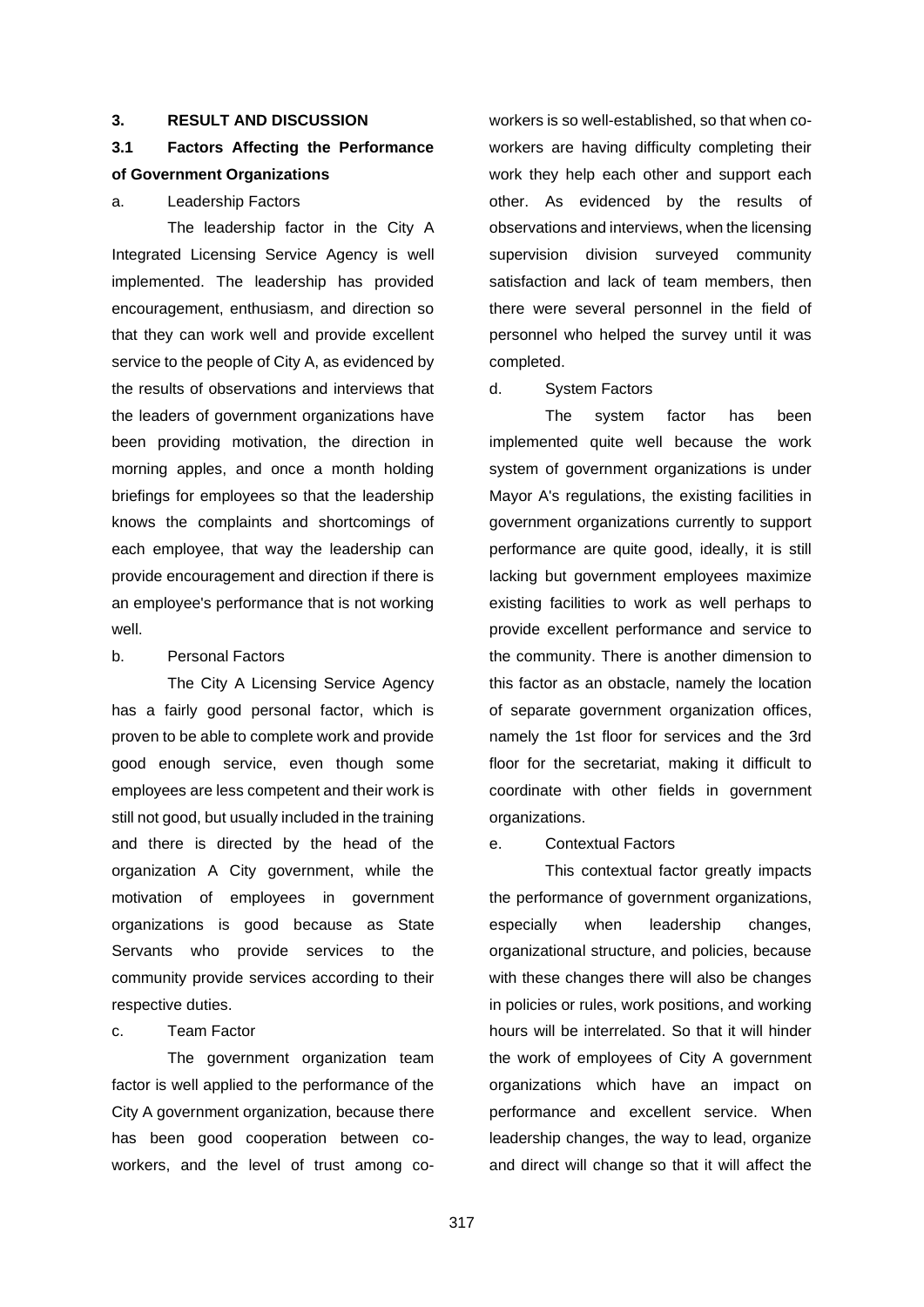work effectiveness of employees which will have an impact on their performance. Meanwhile, when there is a regulatory change it will also have an impact on the performance of the City A government organization.

### **4. CONCLUSION AND SUGGESTION**

From the discussions above we can take conclusions as follow:

a. Performance of government organizations

The performance of government organizations in realizing excellent service to the people in City A is quite good, because of the five dimensions of productivity performance, responsiveness, responsibility, accountability, and service quality used in this study, all three dimensions have been implemented properly. While the responsiveness dimension has been implemented quite well, this dimension is constrained by unclear service information, government organization websites that are not yet optimal, even though a menu for downloading forms and online registration has been provided, but it cannot be used by the public. Furthermore, one dimension that has not been implemented properly is the dimension of service quality in government organizations, because the results of licensing services are sometimes not on time or sometimes exceed the existing SOP provisions, and the ease of services provided is considered not good because it still requires a long service process. , as well as the inadequate service infrastructure that supports this.

b. Supporting Factors Performance of government organizations

Two factors are supporting the performance of government organizations in realizing excellent service in City A, namely: the leadership factor and the team factor, where the leadership of government organizations always provides supervision, encouragement, and morale to their subordinates, even always giving directions to employees whose productivity and discipline are lacking. good so that the productivity of employee performance increases. While the team factor itself in government organizations can be seen from the cooperation between colleagues that is well established in government organizations, helping each other between other fields or subsections that need assistance. That way it can work optimally and provide excellent service to the community.

c. Inhibiting Factors Performance of government organizations

Three factors are inhibiting the performance of government organizations in realizing excellent service in City A, namely: personal factors, it seems that there are still some employees who are still sometimes constrained in completing their work. Second, namely, the system factor, is still constrained by performance facilities that do not support employee performance so that they cannot work and provide excellent service and the location of separate government organization offices, namely on floors 1 and 3, thus complicating coordination between employees. Then the last inhibiting factor, namely, contextual factors. If there is a change in structure or a transfer of employee performance placement in the City A government organization affects performance productivity because each employee has to adjust to his new assignment.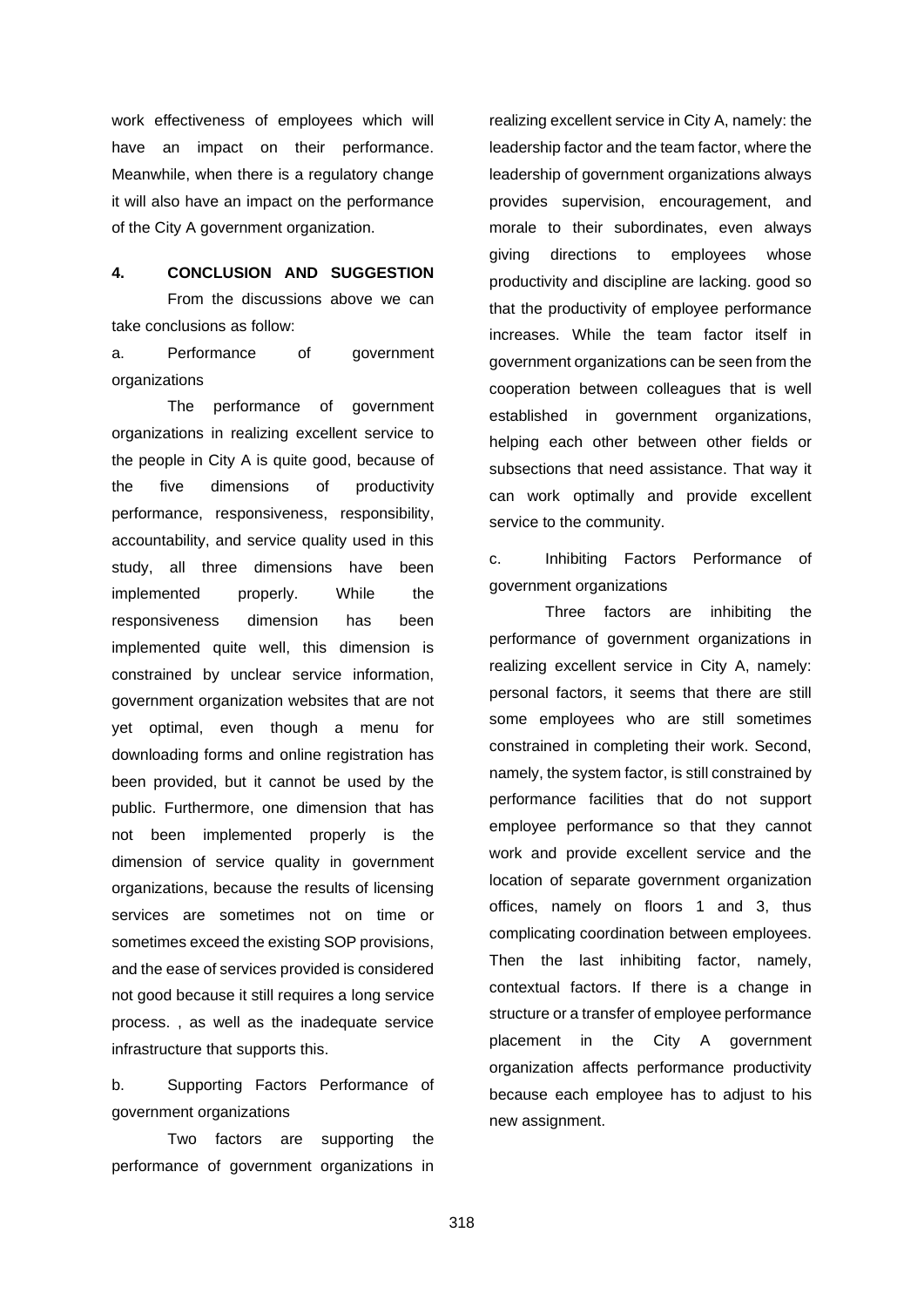# **4.2 Suggestions**

The suggestions that can be given on the performance problems of an integrated licensing service agency in realizing excellent service to the people in City A are as follows:

a. Improve the website of government organizations, so that in the future applicants can register online or download registration forms.

b. Fixing the problem of time certainty which is sometimes still not under the SOP, by coordinating well with the relevant SKPD in the licensing sector.

c. Immediately budget for funds to improve websites, suggestion boxes, and information boards in government organizations.

d. Then, for employees who are still not working well and have not followed the training, education and training should be included immediately.

### **ACKNOWLEDGMENT**

The authors greatly acknowledge the support from the Indonesian Naval Technology College (STTAL) Surabaya and the University of Esa Unggul Jakarta Indonesia for providing the necessary resources to carry out this research work. The authors are also grateful to the anonymous reviewers and journal editorial board for their many insightful comments, which have significantly improved this article

### **REFERENCES**

- Amelia, R. (2014). Analisis Kinerja Kantor Pelayanan Penyuluhan Dan Konsultasi Perpajakan Terhadap Kepatuhan Wajib Pajak (Studi Empiris di KP2KP Padangpanjang). *Jurnal Riset Akuntansi dan Bisnis*, *14*(1).
- Angriyani, N., & Heriyanto, (2019) M. Kinerja Kantor Pelayanan Perizinan

Terpadu. *Jurnal Administrasi Pembangunan*, *1*(2), 177-182.

- Dwiyanto, A. (2013). *Mengembalikan kepercayaan publik melalui reformasi birokrasi*. Gramedia Pustaka Utama.
- Hartati, S. (2013). Kinerja Organisasi Pelayanan Publik Pada Kantor Pelayanan Terpadu Satu Pintu Kabupaten Sintang. *JPMIS*.
- Liu, H. C. (2012). The Effect of Network Relationship on Organizational Performance In Public Sectors. *Pakistan Journal of Statistics*, *28*(5).
- Ihsanuddin, I. (2014). Kualitas Pelayanan Publik Pada Badan Perizinan Penanaman Modal Dan Promosi Daerah (BP2MPD) Kabupaten Indragiri Hilir. *Jurnal Administrasi Publik dan Birokrasi*, *1*(2), 72423.
- Kurniawan, A. (2005). *Transformasi pelayanan publik*. Pembaruan.
- Maharani, A. (2013). Analisis Kinerja Keuangan Sebelum Dan Sesudah Penerapan Pola Pengelolaan Keuangan Badan Layanan Umum (PPK-BLU): Studi Kasus Pada Universitas Sebelas Maret Surakarta.
- Moeheriono, M. (2012). Indikator Kinerja Utama (IKU). *Jakarta: PT. Raja Grafindo Persada*.
- Moleong, L. J. (2005). Metodologi kualitatif. *Edisi Revisi. Bandung: PT Remaja Rosdakarya*.
- Sedarmayanti, P. S. (2013). Reformasi Administrasi Publik, Reformasi Birokrasi, Dan kepemimpinan Masa Depan.
- Sinambela, L. P. (2012). Kinerja pegawai: Teori, pengukuran dan implikasi. *Yogyakarta: Graha Ilmu*.
- Suwitri, S. (2008). Konsep dasar kebijakan publik. *Semarang: Badan Penerbit Universitas Diponegoro*.
- Syafiie, I. K. (2011). Sistem Administrasi Negara Republik Indonesia (SANRI),(Jakarta: PT. *Bumi Aksara*.
- Waheed, A., Mansor, N., & Ismail, N. A. (2013). An Evaluation of the Performance of Public Sector Organizations: The Case